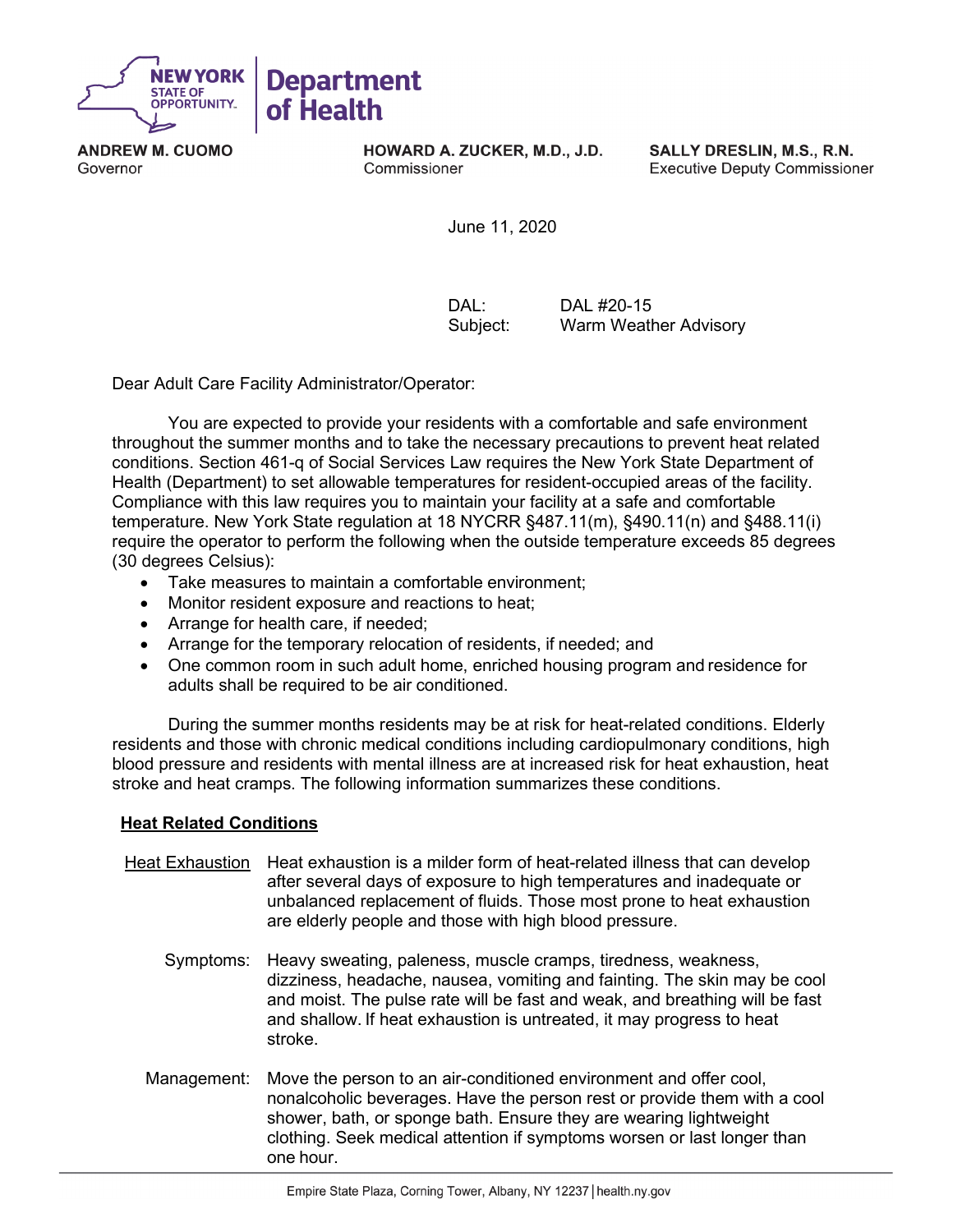- Heat Stroke Heat stroke is the most serious heat-related illness. It occurs when the body becomes unable to control its temperature: the body's temperature rises rapidly, the sweating mechanism fails, and the body is unable to cool down. Body temperature may rise to 106°F or higher within 10 to 15 minutes. Heat stroke can cause death or permanent disability if emergency treatment is not provided.
- Symptoms: An extremely high body temperature (above 103°F), red, hot, and dry skin (no sweating), rapid, strong pulse, throbbing headache, dizziness, nausea, confusion and unconsciousness.
- Management: Call for immediate medical assistance while you begin cooling the victim. Do the following:
	- Move the person to a shady area.
	- Cool the person rapidly, using whatever methods you can. For example, immerse them in a tub of cool water; place the person in a cool shower; spray them with cool water from a garden hose; sponge the person with cool water; or if the humidity is low, wrap them in a cool, wet sheet and fan him or her vigorously.
	- Do not give alcohol to drink.
- Heat Cramps People who sweat a lot during strenuous activity are prone to heat cramps. Heat cramps may also be a symptom of heat exhaustion. People with heart problems or those on a low-sodium diet should seek medical attention for heat cramps.
	- Symptoms: Muscle pain or spasms usually in the abdomen, arms or legs.
- Management: Seek medical attention for heat cramps if they do not subside in 1 hour. If medical attention is not necessary, take the following steps:
	- Stop all activity and have the person sit quietly in a cool place.
	- Offer clear juice or a sports beverage.
	- Inform the person not to return to strenuous activity until a few hours after the cramps subside because further exertion may lead to heat exhaustion or heat stroke.

## **General Information**

- Medications: The risk for heat-related illness and death may increase among people using the following drugs: (1) psychotropics, which affect psychic function, behavior, or experience (e.g. haloperidol or chlorpromazine); (2) medications for Parkinson's disease, because they can inhibit perspiration; (3) tranquilizers such as phenothiazines, butyrophenones, and thiozanthenes; and (4) diuretic medications or "water pills" that affect fluid balance in the body.
- Electric Fans: Electric fans may provide comfort, but when the temperature is in the high 90s, fans will not prevent heat-related illness. Taking a cool shower or bath or moving to an air-conditioned place is a much better way to cool